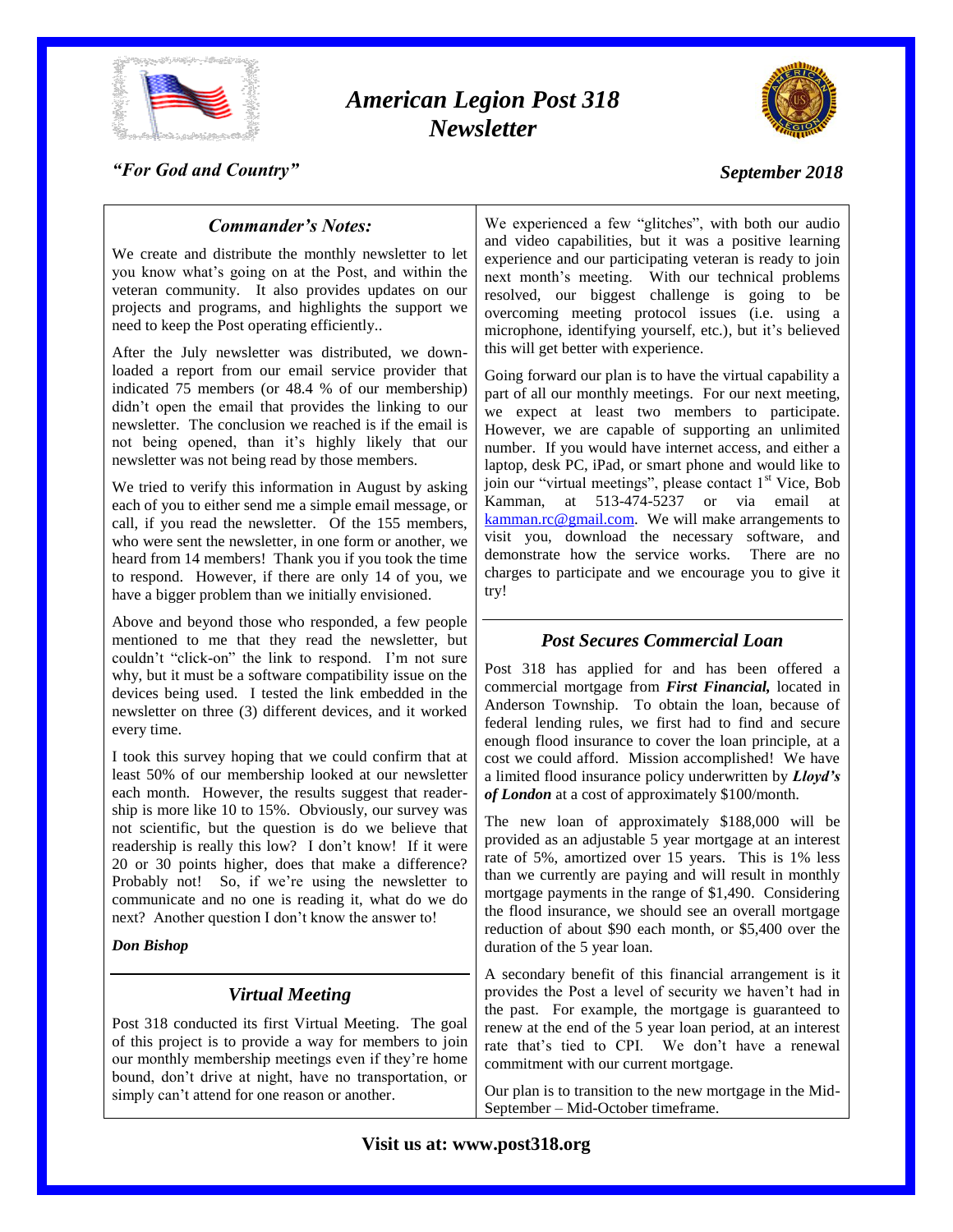### *Charitable Giving*

Over the course of each year American Legion Post 318 Charities, Inc. (*Charities, Inc.*) contributes thousands of dollars to programs and causes important to our membership.

Unfortunately, due to lack of support and other factors, revenue projections for the 2019 Charities, Inc. budget have been reduced by \$10,000. This will impact many of programs including Boys/Girls State, Military and Family assistance, Veterans Support projects and others.

You can help us turn this around by; 1) either working or attending *Charities, Inc*. events, 2) making tax deductible donations to *Charities, Inc*. and 3) by registering with both Kroger and Amazon to participate in their corporate charitable giving programs (see below).

**Kroger Community Rewards** – If you are a Kroger customer and are not currently supporting a charitable organization through *Kroger Community Rewards*, we would encourage you to do your part! Go to [www.kroger.com,](http://www.kroger.com/) and register for the Kroger Community Rewards program and select *American Legion Post 318 Charities*, Inc. as your cause.

**Amazon Smiles** – *American Legion Post 318 Charities Inc.* is now registered with Amazon Smiles. So, if you shop at Amazon and select *American Legion Post 318 Charities, Inc.* as your charity, Amazon donates 0.5% of all eligible purchases. To maximize our revenue opportunities please share this information with family and friends.

The following provides a summary of the income received and programs recently funded by *Charities, Inc*.:

|                          | Income | Expenses |
|--------------------------|--------|----------|
| Bingo                    | \$819  |          |
| Awards Program           |        | 451      |
| Oracle Scholarships      |        | 400      |
| Veteran Scholarships     |        | \$1,500  |
| <b>VAVS</b>              |        | 38       |
| Volunteer Raffle         |        | 50       |
| <b>Insurance Payment</b> |        | 376      |
| <b>Total</b>             | \$819  | \$2,815  |

### *Fund Raising Update:*

The Post has to raise \$6,000 each month to continue operations. You can support our fund raising efforts by attending, or working, our various events. For August, bingo pulled us over the finish line. Thanks to everyone who helped make this happen. The following is a summary of our August revenue contributions

| Event           | <b>Contribution</b> |  |
|-----------------|---------------------|--|
| <b>Bingo</b>    | \$4,147             |  |
| <b>Euchre</b>   | - 264               |  |
| <b>Open Mic</b> | 300                 |  |
| <b>Dances</b>   | - 707               |  |
| <b>Rentals</b>  | \$1,950             |  |
| Total           | \$7,368             |  |

**Bingo** –We conduct bingo every Sunday. Doors open at 4:30p games begin at 6:00p. If you're willing to help out, contact Bingo Manager, Ed Sears at 474-0246.

**Euchre** – Euchre is scheduled every Thursday night and is open to the public. Buy-in is \$5. Doors open at 6:45p, games begin at 7p. Contact Euchre Manager, Joe Baker (289-9044), with any questions.

**Post Dances** – We attempt to schedule 2 dances each month. They are open to the public. Doors open at 7p. The bands perform from 8p to 11p. Volunteers are always needed for these events. We also encourage you to come out and enjoy these events. If you're willing to help out, please contact Don Bishop at 474-4194.

**Open Mic** – Because we could not make this event work financially, it has been discontinued.

### *PokerMania*

In support of *Charities, Inc*. fundraising, *PokerMania*   $II$  is being planned for October 13<sup>th</sup>. This is a charitable gaming event that will offer; Blackjack, 7 Card Stud, Texas Hold'Em, and a "Big 6" wheel. There will also be a cash bar available.

It's really important that this event be successful, and we ask you to consider coming out to support both *Charities, Inc*. and *Post 318*. We also ask that you share this event information with family and friends and encourage them to attend.

Clip the ad below and bring it with you for a \$5 Blackjack table credit.



**Visit us at: www.post318.org**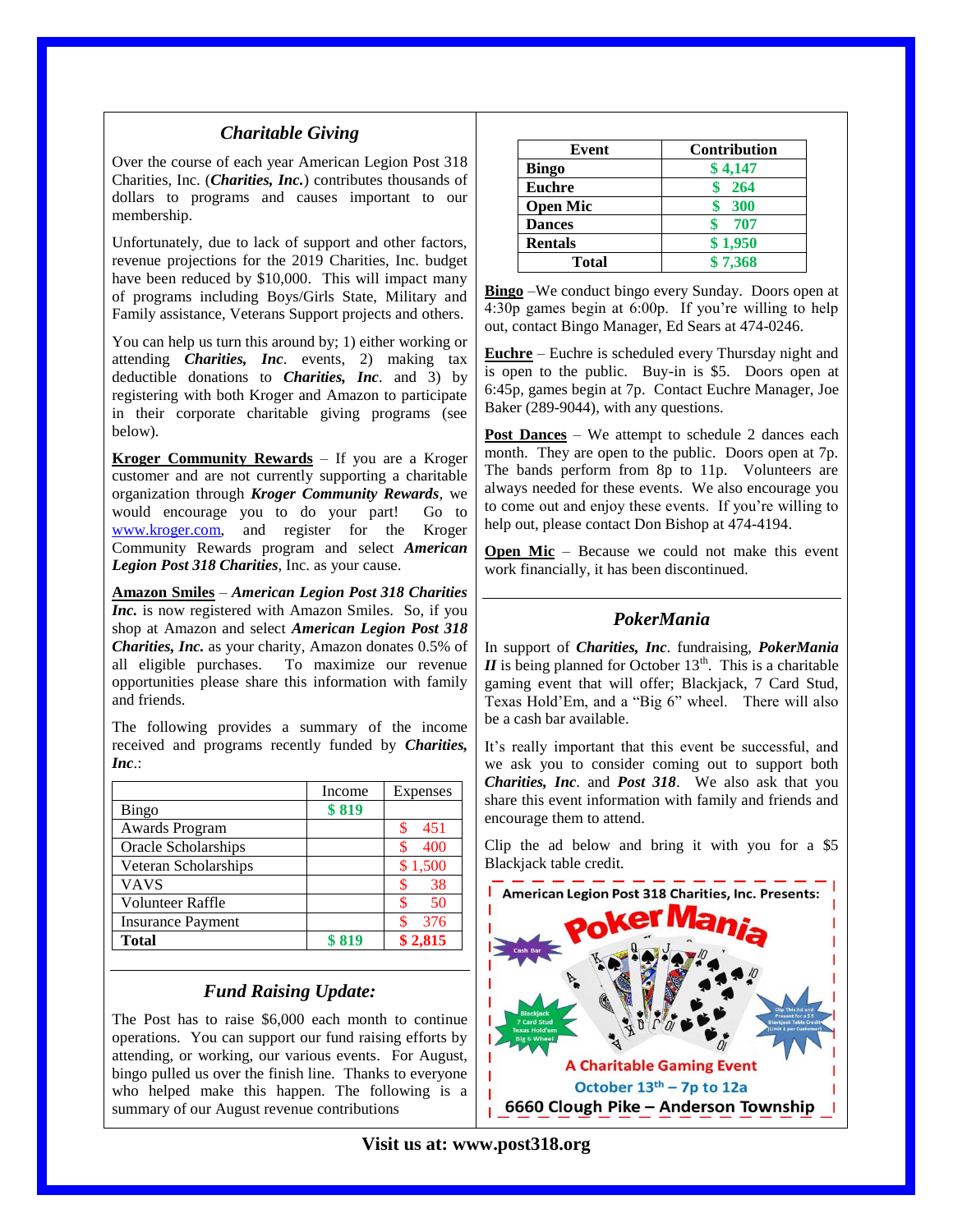### *Mentoring Opportunity*

I have met with the Assistant Principal at Turpin High School, Camey Eberhard, and she would love to have some good men and women act as mentors this school year. They have a need for 5 to 10 people who would be interested in building a relationship with a struggling high school student. This can be life changing on both sides. Meeting times are flexible and last less than an hour. If you would like to help out let me know.

#### *Randy Lindsey 2nd Vice Commander*

### *Six Pac Makes Patriot Center Debut*

On September 22, The Patriot Center welcomes *Six Pac* to its line-up of great Cincinnati bands. This group provides a professional concert with a personal touch. Their music includes a combination of Country & Rockin' oldies. Their goal is to please you and each of our guests.



Tickets Can be purchased in advance for \$10 at ShowClix, by following the link below, or by calling their box office at 1-888-718-4253, Option 1 and ask about *Patriot Center of Cincinnati* events. Advance sales end at 12:00 PM on the day of the event. Tickets purchased at the door are \$12.50. For tickets go to: <https://www.showclix.com/event/SixpacSep222018>

# *At The Flag Pole*

#### **Fly the Flag Days:**

- Sept 2, 1945 V-J Day Japan signed formal surrender
- Sept 11, Patriot Day National Day of Remembrance
- Sept 17, U.S. Constitution approved (1787)
- Sept 18, U.S. Air Force Established
- Sept 20, POW/MIA Recognition Day
- Sept 29, VFW Day Established (1899)

#### *Ralph Caskey SAA*

### *Membership Update*

Our membership campaign was off to a big roar for the month of July, with our Post leading both Hamilton county and District 4. For the month of August we've slipped down a few notches but are still moving forward.....SLOWLY! Here are our current standings:

#### **2019 Membership Scoreboard**

| Paid as of 8/31/18         | 90    |
|----------------------------|-------|
| <b>2019 Goal</b>           | 165   |
| % Goal                     | 36.36 |
| 2019 Quota                 | 159   |
| % Quota                    | 56.60 |
| <b>Still Needed</b>        | 69    |
| <b>Projected Shortfall</b> | Y     |

From this you can see that we are about 57% of our quota; but when consider the potential of our current membership, we can only reach 155 (a shortfall of 4 members). Of this 155 members we usually lose an additional 4-5 each year for various reasons; therefore, our total shortfall, to reach quota, is going to be 8-9 members. We can't make quota unless we fill this gap! If you know of anyone that would be interested in joining our Post, please send them my way and I will be glad to follow up with them.

*Robert Kamman 1 st Vice Commander*

### *Charities, Inc. Update*

Lisa Banks, President, Lisa Banks CPA, has joined the *Charities, Inc*. Board of Directors. She assumes the seat previously held by Vicky Earhart, who stepped down due to personal reasons. As a CPA, Lisa brings a lot of insight and experience, to the board. As a member of the board, her primary responsibility will be to oversee fundraising, and we look forward to the contributions she will make to *Charities, Inc.* and the Post.

Vicky Earhart, Anderson Township Administrator, was a charter member of the board and we thank her for the many contributions she has made over the years.

At its annual meeting, the *Charities, Inc.* board elected the following people to 2 year terms; Don Bishop, President, Dan Wolfangel, Vice President, Walt Geil, Treasurer, Donna Prues, Secretary and Lisa Banks, Fundraising Chairman.

**Visit us at: www.post318.org**